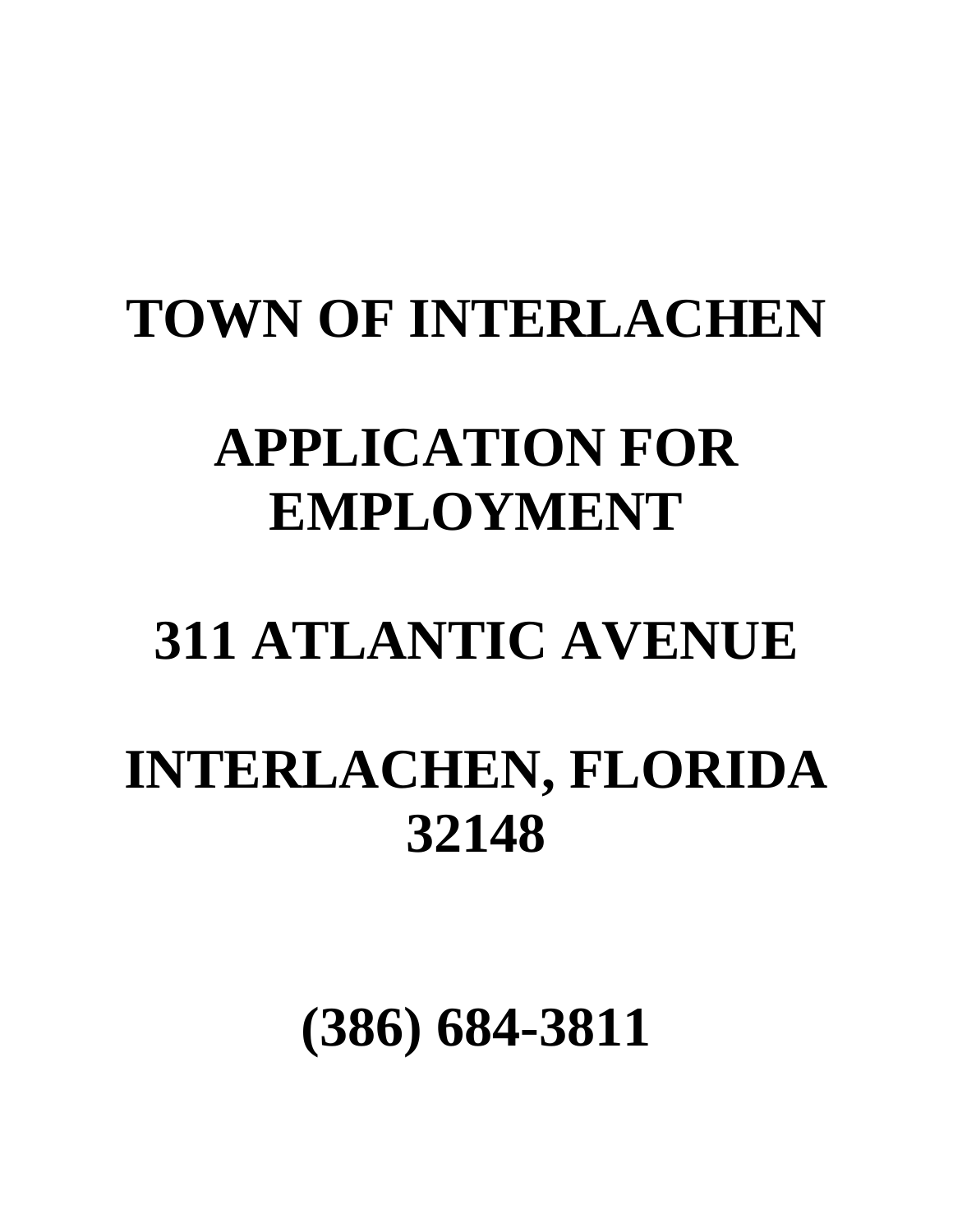#### **TOWN OF INTERLACHEN APPLICATION FOR EMPLOYMENT**

WE ARE AN EQUAL OPPORTUNITY EMPLOYER. WE CONSIDER APPLICATIONS FOR ALL POSITIONS WITHOUT REGARD TO RACE, COLOR, RELIGION, CREED, GENDER, NATIONAL ORIGIN, AGE, DISABILITY, MARITAL OR VETERAN STATUS, SEXUAL ORIENTATION, FAMILIAL STATUS OR ANY OTHER LEGALLY PROTECTED STATUS.

#### **NOTE: \*INCOMPLETE APPLICATIONS WILL NOT BE CONSIDERED\***

**(PLEASE PRINT)**

| <b>REFERRED BY</b>                                                                                                                                                                                                                                                                                                                                                                                                                                                                                                                                                                                                                                                                                                                                                                                                                 |          |                                                                                                                        |                             |         |            |                                                                                   |
|------------------------------------------------------------------------------------------------------------------------------------------------------------------------------------------------------------------------------------------------------------------------------------------------------------------------------------------------------------------------------------------------------------------------------------------------------------------------------------------------------------------------------------------------------------------------------------------------------------------------------------------------------------------------------------------------------------------------------------------------------------------------------------------------------------------------------------|----------|------------------------------------------------------------------------------------------------------------------------|-----------------------------|---------|------------|-----------------------------------------------------------------------------------|
|                                                                                                                                                                                                                                                                                                                                                                                                                                                                                                                                                                                                                                                                                                                                                                                                                                    |          |                                                                                                                        |                             |         |            | HOW DID YOU LEARN ABOUT US? ADVERTISEMENT _________ RELATIVE _______WALK IN _____ |
|                                                                                                                                                                                                                                                                                                                                                                                                                                                                                                                                                                                                                                                                                                                                                                                                                                    |          | EMPLOYMENT AGENCY ____________ FRIEND ________ OTHER ________                                                          |                             |         |            |                                                                                   |
|                                                                                                                                                                                                                                                                                                                                                                                                                                                                                                                                                                                                                                                                                                                                                                                                                                    |          |                                                                                                                        | <b>PERSONAL INFORMATION</b> |         |            |                                                                                   |
|                                                                                                                                                                                                                                                                                                                                                                                                                                                                                                                                                                                                                                                                                                                                                                                                                                    |          |                                                                                                                        |                             |         |            |                                                                                   |
|                                                                                                                                                                                                                                                                                                                                                                                                                                                                                                                                                                                                                                                                                                                                                                                                                                    | (Last)   |                                                                                                                        | (First)                     |         |            | (Middle)                                                                          |
| MAILING ADDRESS____________                                                                                                                                                                                                                                                                                                                                                                                                                                                                                                                                                                                                                                                                                                                                                                                                        | (Street) | (City)                                                                                                                 |                             | (State) | (Zip Code) | (if different)                                                                    |
|                                                                                                                                                                                                                                                                                                                                                                                                                                                                                                                                                                                                                                                                                                                                                                                                                                    |          | (PO Box/Street) (City) (State)                                                                                         |                             |         | (Zip Code) |                                                                                   |
|                                                                                                                                                                                                                                                                                                                                                                                                                                                                                                                                                                                                                                                                                                                                                                                                                                    |          |                                                                                                                        |                             |         |            |                                                                                   |
|                                                                                                                                                                                                                                                                                                                                                                                                                                                                                                                                                                                                                                                                                                                                                                                                                                    |          | OWN HOME ______ RENT _______ RESIDED AT CURRENT ADDRESS FOR _____ YEARS _____ MONTHS                                   |                             |         |            |                                                                                   |
| IF RELATED TO ANYONE IN OUR EMPLOYMENT, STATE NAME & DEPARTMENT _________________<br>Are you legally authorized to work in the United States? Yes ________ No_______.<br>Are you currently employed? Yes ________ No ______.<br>May we contact your present employer? Yes ______ No ____.<br>Are you available to work: Full time____________ Part time___________ Shift work__________ Temporary_________<br>Are you currently on "lay-off" status and subject to recall? Yes____ No ___ . Our normal working days/hours are Monday<br>through Friday 8:00 am- 5:00 pm with a one (1) hour lunch break, can you work these times? Yes _____ No____.<br>If necessary, can you work overtime? Yes ______ No______.<br>Have you ever been convicted of a felony or misdemeanor? Yes No Conviction will not necessarily disqualify an |          |                                                                                                                        |                             |         |            |                                                                                   |
|                                                                                                                                                                                                                                                                                                                                                                                                                                                                                                                                                                                                                                                                                                                                                                                                                                    |          |                                                                                                                        |                             |         |            |                                                                                   |
|                                                                                                                                                                                                                                                                                                                                                                                                                                                                                                                                                                                                                                                                                                                                                                                                                                    |          | Drivers License<br>Has your Drivers License ever been suspended or revoked? Yes _____ No _____. If yes, please explain |                             |         |            |                                                                                   |
|                                                                                                                                                                                                                                                                                                                                                                                                                                                                                                                                                                                                                                                                                                                                                                                                                                    |          |                                                                                                                        |                             |         |            |                                                                                   |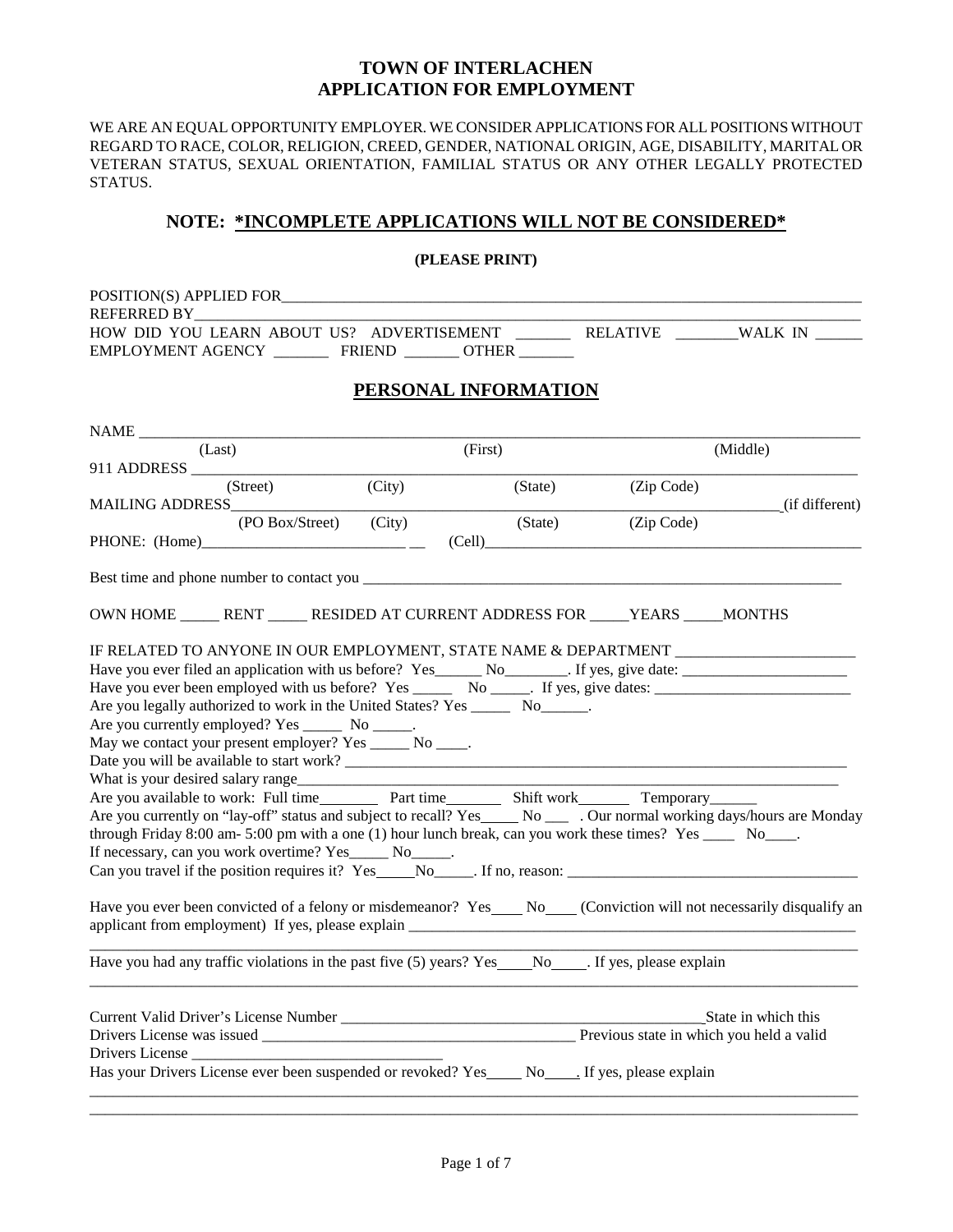## **EDUCATION**

|                              | <b>Name/Address of School</b> | Course of<br><b>Study</b> | Years<br>Completed | Diploma/Degree |
|------------------------------|-------------------------------|---------------------------|--------------------|----------------|
| <b>Elementary School</b>     |                               |                           |                    |                |
| <b>High School</b>           |                               |                           |                    |                |
| <b>Undergraduate College</b> |                               |                           |                    |                |
| <b>Graduate Professional</b> |                               |                           |                    |                |
| <b>Other(Specify)</b>        |                               |                           |                    |                |

Indicate any **foreign** languages you can speak, read and/or write:

|              | <b>Fluent</b> | Good | Fair |
|--------------|---------------|------|------|
| <b>Speak</b> |               |      |      |
| <b>Read</b>  |               |      |      |
| Write        |               |      |      |

## **EMPLOYMENT EXPERIENCE**

Start with your present or last job. Include any job-related military service assignments and volunteer activities. You may exclude organizations which indicate race, color, religion, gender, national origin, disabilities or other protected status. If you need additional space, please continue on a separate sheet of paper.

| REASON(S) FOR LEAVING |  |
|-----------------------|--|
|                       |  |
|                       |  |
|                       |  |
| ADDRESS               |  |
|                       |  |
|                       |  |
| REASON(S) FOR LEAVING |  |
|                       |  |
|                       |  |
|                       |  |
|                       |  |
|                       |  |
|                       |  |
|                       |  |
|                       |  |
|                       |  |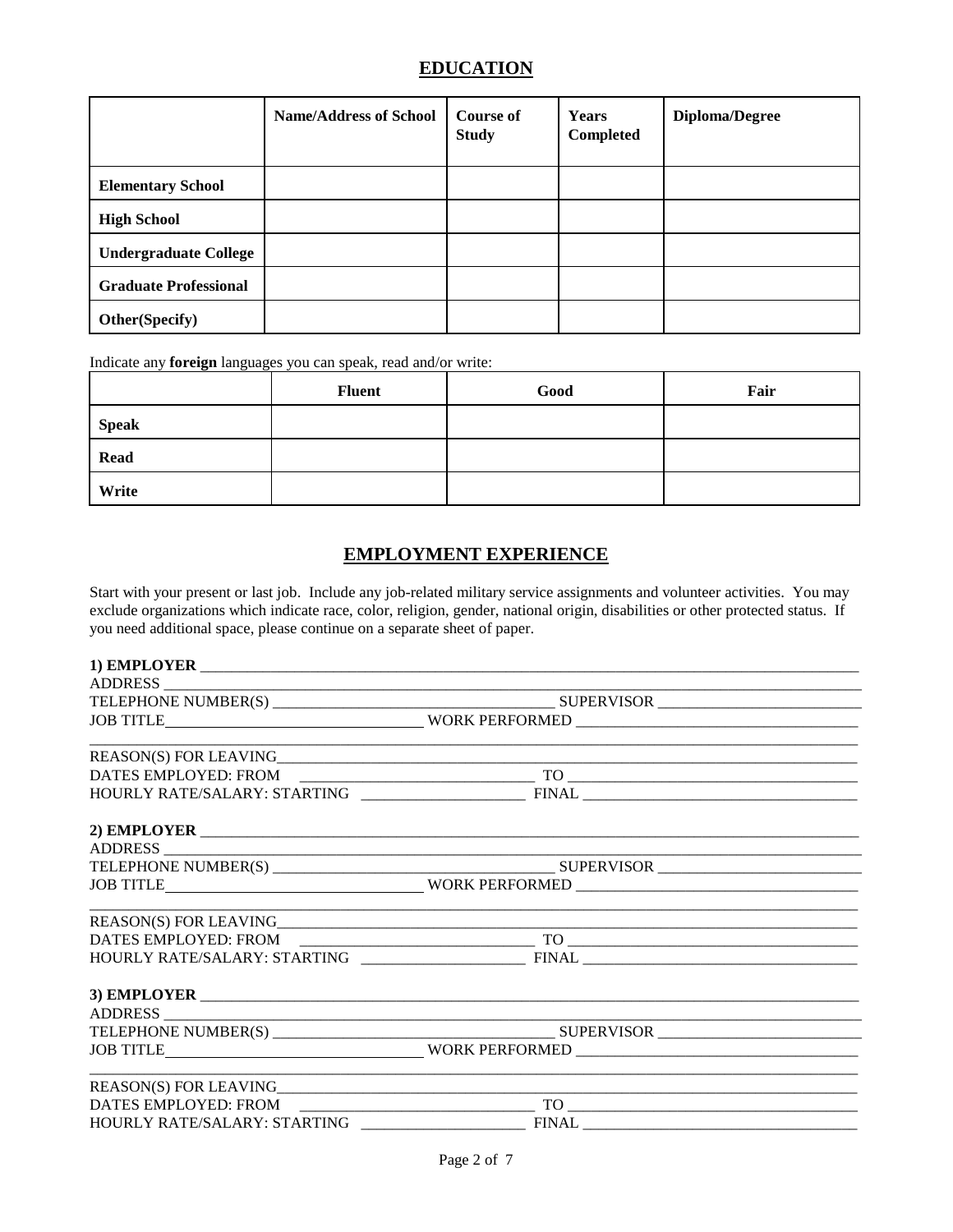## **ADDITIONAL INFORMATION**

\_\_\_\_\_\_\_\_\_\_\_\_\_\_\_\_\_\_\_\_\_\_\_\_\_\_\_\_\_\_\_\_\_\_\_\_\_\_\_\_\_\_\_\_\_\_\_\_\_\_\_\_\_\_\_\_\_\_\_\_\_\_\_\_\_\_\_\_\_\_\_\_\_\_\_\_\_\_\_\_\_\_\_\_\_\_\_\_\_\_\_\_\_\_\_ \_\_\_\_\_\_\_\_\_\_\_\_\_\_\_\_\_\_\_\_\_\_\_\_\_\_\_\_\_\_\_\_\_\_\_\_\_\_\_\_\_\_\_\_\_\_\_\_\_\_\_\_\_\_\_\_\_\_\_\_\_\_\_\_\_\_\_\_\_\_\_\_\_\_\_\_\_\_\_\_\_\_\_\_\_\_\_\_\_\_\_\_\_\_\_

\_\_\_\_\_\_\_\_\_\_\_\_\_\_\_\_\_\_\_\_\_\_\_\_\_\_\_\_\_\_\_\_\_\_\_\_\_\_\_\_\_\_\_\_\_\_\_\_\_\_\_\_\_\_\_\_\_\_\_\_\_\_\_\_\_\_\_\_\_\_\_\_\_\_\_\_\_\_\_\_\_\_\_\_\_\_\_\_\_\_\_\_\_\_\_

\_\_\_\_\_\_\_\_\_\_\_\_\_\_\_\_\_\_\_\_\_\_\_\_\_\_\_\_\_\_\_\_\_\_\_\_\_\_\_\_\_\_\_\_\_\_\_\_\_\_\_\_\_\_\_\_\_\_\_\_\_\_\_\_\_\_\_\_\_\_\_\_\_\_\_\_\_\_\_\_\_\_\_\_\_\_\_\_\_\_\_\_\_\_\_ \_\_\_\_\_\_\_\_\_\_\_\_\_\_\_\_\_\_\_\_\_\_\_\_\_\_\_\_\_\_\_\_\_\_\_\_\_\_\_\_\_\_\_\_\_\_\_\_\_\_\_\_\_\_\_\_\_\_\_\_\_\_\_\_\_\_\_\_\_\_\_\_\_\_\_\_\_\_\_\_\_\_\_\_\_\_\_\_\_\_\_\_\_\_\_ \_\_\_\_\_\_\_\_\_\_\_\_\_\_\_\_\_\_\_\_\_\_\_\_\_\_\_\_\_\_\_\_\_\_\_\_\_\_\_\_\_\_\_\_\_\_\_\_\_\_\_\_\_\_\_\_\_\_\_\_\_\_\_\_\_\_\_\_\_\_\_\_\_\_\_\_\_\_\_\_\_\_\_\_\_\_\_\_\_\_\_\_\_\_\_

**COMMENTS**: Include explanation of any gaps in employment. \_\_\_\_\_\_\_\_\_\_\_\_\_\_\_\_\_\_\_\_\_\_\_\_\_\_\_\_\_\_\_\_\_\_\_\_\_\_\_\_\_\_\_\_\_\_\_\_\_\_

**OTHER QUALIFICATIONS:** Summarize special job-related skills and qualifications acquired from employment, specialized training, apprenticeship or other experience. \_\_\_\_\_\_\_\_\_\_\_\_\_\_\_\_\_\_\_\_\_\_\_\_\_\_\_\_\_\_\_\_\_\_\_\_\_\_\_\_\_\_\_\_\_\_\_\_\_\_\_\_\_\_\_\_\_\_\_\_\_\_\_\_\_\_\_\_\_\_\_\_\_\_\_\_\_\_\_\_\_\_\_\_\_\_\_\_\_\_\_\_\_\_\_\_\_\_\_\_\_

List professional, trade, business, civic or extra-curricular activity offices held. You may exclude membership which would reveal gender, race, religion, national origin, age, ancestry, disability or other protected status: \_\_\_\_\_\_\_\_\_\_\_\_\_\_\_\_\_\_\_\_\_\_\_\_\_\_\_\_\_\_\_\_\_\_\_\_\_\_\_\_\_\_\_\_\_\_\_\_\_\_\_\_\_\_\_\_\_\_\_\_\_\_\_\_\_\_\_\_\_\_\_\_\_\_\_\_\_\_\_\_\_\_\_\_\_\_\_\_\_\_\_\_\_\_\_\_\_\_

## **SPECIALIZED SKILLS**

#### **PLEASE CHECK SKILLS/EQUIPMENT THAT YOU HAVE OPERATED**

Adding Machine \_\_\_\_\_ Calculator \_\_\_\_\_\_ Copier \_\_\_\_\_\_\_ Fax \_\_\_\_\_\_ Multi-line Phone \_\_\_\_\_ Scanner \_\_\_\_

**Computer Software:** Excel \_\_\_\_\_ Internet Explorer \_\_\_\_\_ Microsoft Office Word \_\_\_\_\_ Peachtree \_\_\_\_

Utility Billing Program \_\_\_\_\_ Web Site Design \_\_\_\_\_ WordPerfect \_\_\_\_

### **(PUBLIC WORKS APPLICANTS ONLY)**

Check the types of equipment/vehicles you are qualified to operate: Backhoe  $\quad$  Car  $\quad$  Chainsaw  $\quad$  Grasshopper

Road Grader \_\_\_ Tractor \_\_\_ Truck (light) \_\_\_\_\_ Truck (heavy) Weed Eater \_\_\_ Other \_\_\_\_\_\_\_\_\_\_\_\_\_\_\_\_\_\_\_\_\_\_\_\_\_\_\_

\_\_\_\_\_\_\_\_\_\_\_\_\_\_\_\_\_\_\_\_\_\_\_\_\_\_\_\_\_\_\_\_\_\_\_\_\_\_\_\_\_\_\_\_\_\_\_\_\_\_\_\_\_\_\_\_\_\_\_\_\_\_\_\_\_\_\_\_\_\_\_\_\_\_\_\_\_\_\_\_\_\_\_\_\_\_\_\_\_\_\_\_\_\_\_\_\_\_

\_\_\_\_\_\_\_\_\_\_\_\_\_\_\_\_\_\_\_\_\_\_\_\_\_\_\_\_\_\_\_\_\_\_\_\_\_\_\_\_\_\_\_\_\_\_\_\_\_\_\_\_\_\_\_\_\_\_\_\_\_\_\_\_\_\_\_\_\_\_\_\_\_\_\_\_\_\_\_\_\_\_\_\_\_\_\_\_\_\_\_\_\_\_\_\_\_\_

\_\_\_\_\_\_\_\_\_\_\_\_\_\_\_\_\_\_\_\_\_\_\_\_\_\_\_\_\_\_\_\_\_\_\_\_\_\_\_\_\_\_\_\_\_\_\_\_\_\_\_\_\_\_\_\_\_\_\_\_\_\_\_\_\_\_\_\_\_\_\_\_\_\_\_\_\_\_\_\_\_\_\_\_\_\_\_\_\_\_\_\_\_\_\_\_\_\_

State any additional information you feel may be helpful to us in considering your application.

**NOTE TO APPLICANTS: DO NOT** answer this question unless you have read about or been informed of the requirements of the position for which you are applying. A description of the duties involved in this position is attached.

Are you capable of performing in a reasonable manner, with or without a reasonable accommodation, the activities involved in the position for which you have applied?

Yes  $\square$  No  $\square$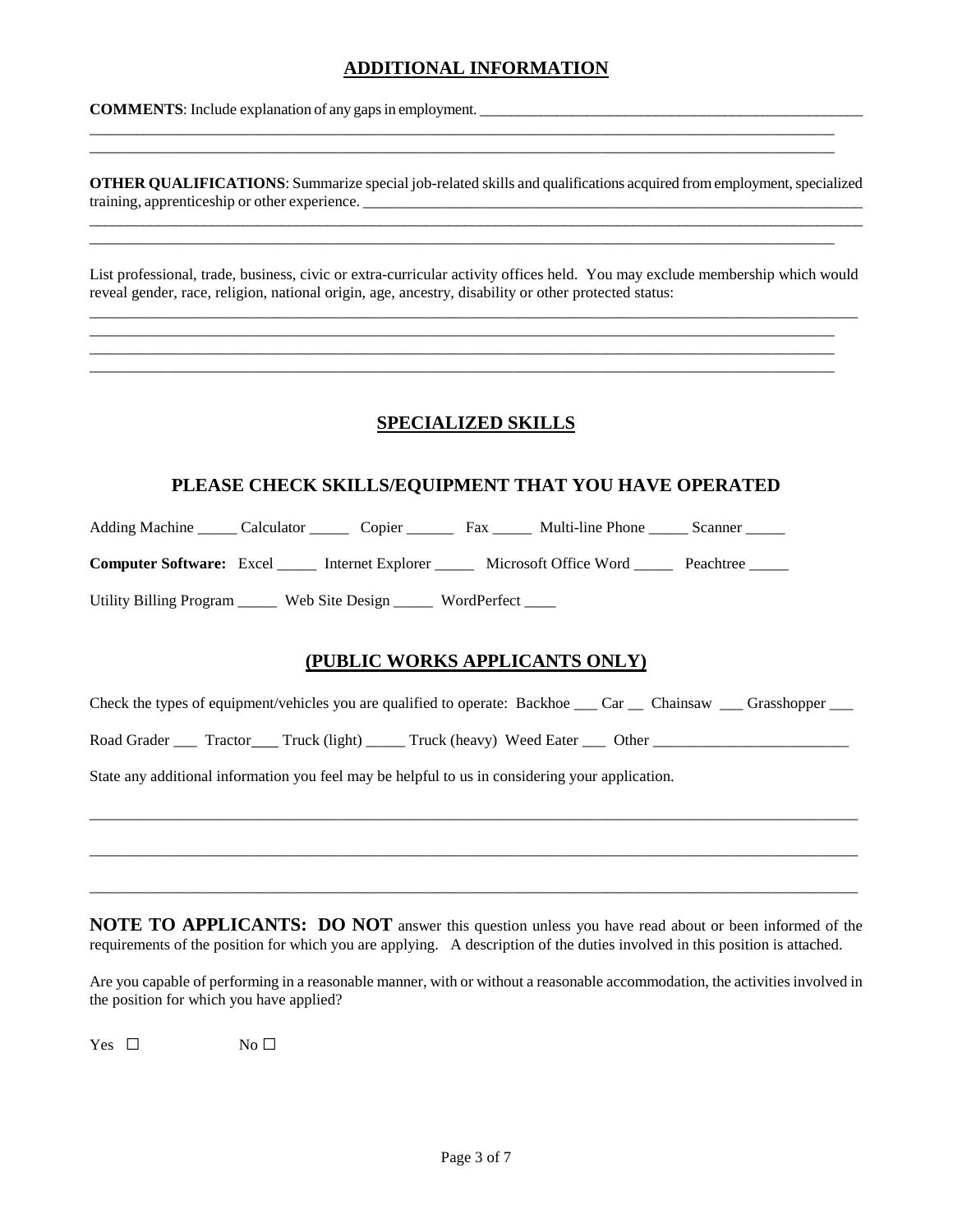#### **MILITARY HISTORY**

1) Have you ever served on active duty in the Armed Forces/Reserves of the United States? Yes \_\_\_\_ No \_\_\_\_

#### **IF YOU ANSWERED "NO" TO THE QUESTION ABOVE PROCEED TO PAGE FIVE (5)**

|             |                                                                                                    | 3) Are you now or have you ever been a member of a reserve unit or National Guard? Yes _______ No ____. If yes, state the                                                                                                                        |
|-------------|----------------------------------------------------------------------------------------------------|--------------------------------------------------------------------------------------------------------------------------------------------------------------------------------------------------------------------------------------------------|
|             | branch of service, name and location of your unit and whether you attend drills, meetings or camps |                                                                                                                                                                                                                                                  |
|             |                                                                                                    | 4) Was any type of disciplinary action taken against you in the armed service? Yes _____ No ____If yes, please provide:<br>$Date(s)$ $\qquad \qquad \text{Place}(s)$                                                                             |
|             |                                                                                                    |                                                                                                                                                                                                                                                  |
|             |                                                                                                    |                                                                                                                                                                                                                                                  |
|             |                                                                                                    | 5) Have you ever served in the Armed Forces of a foreign country? Yes ____ No___. If yes, please specify countries and                                                                                                                           |
|             | 6) Are you designated as disabled due to any military service? Yes ___ No ___                      |                                                                                                                                                                                                                                                  |
|             |                                                                                                    | 7) Describe any job-related training received in the United States military that qualifies you for the position applied for:                                                                                                                     |
|             |                                                                                                    |                                                                                                                                                                                                                                                  |
| submission. |                                                                                                    | 8) VETERANS' PREFERENCE: Check the appropriate number if you are claiming "veteran's<br>preference". Documentation substantiating your claim MUST be furnished at the time of application                                                        |
|             |                                                                                                    | 1) A veteran with service-connected disability who is eligible for or receiving compensation, disability retirement or<br>pension under public laws administered by the United States Veteran's Administration and the Department of Defense, or |

\_\_\_\_\_\_ 2) The spouse of a veteran who cannot qualify for employment due to a total and permanent disability or the spouse of a veteran missing in action, captured or forcibly detained by a foreign power, or

\_\_\_\_\_\_ 3) A veteran of any war who has served on active duty for 181 consecutive days or more or who has served 180 consecutive days or more since January 31, 1995, and who was honorably discharged from the Armed Forces of the United States of America if any part of such active duty was performed during a wartime era, excluding active duty for training, or

\_\_\_\_\_\_ 4) The un-remarried widow or widower of a veteran who died of a service-connected disability.

Have you claimed and been employed using veterans' preference since October 1, 1987? Yes No . If yes, please give name of employer  $\overline{\phantom{a}}$ 

**NOTE:** *Under Florida law, preference in appointment shall be given first to those persons included in 1 and 2 above and second to those persons included in 3 and 4 above. If an applicant claiming veteran's preference for a vacant position is not selected for the vacant position, he/she may file a complaint with the Division of Veterans' Affair, P.O. Box 1437, St. Petersburg, Florida, 33731.*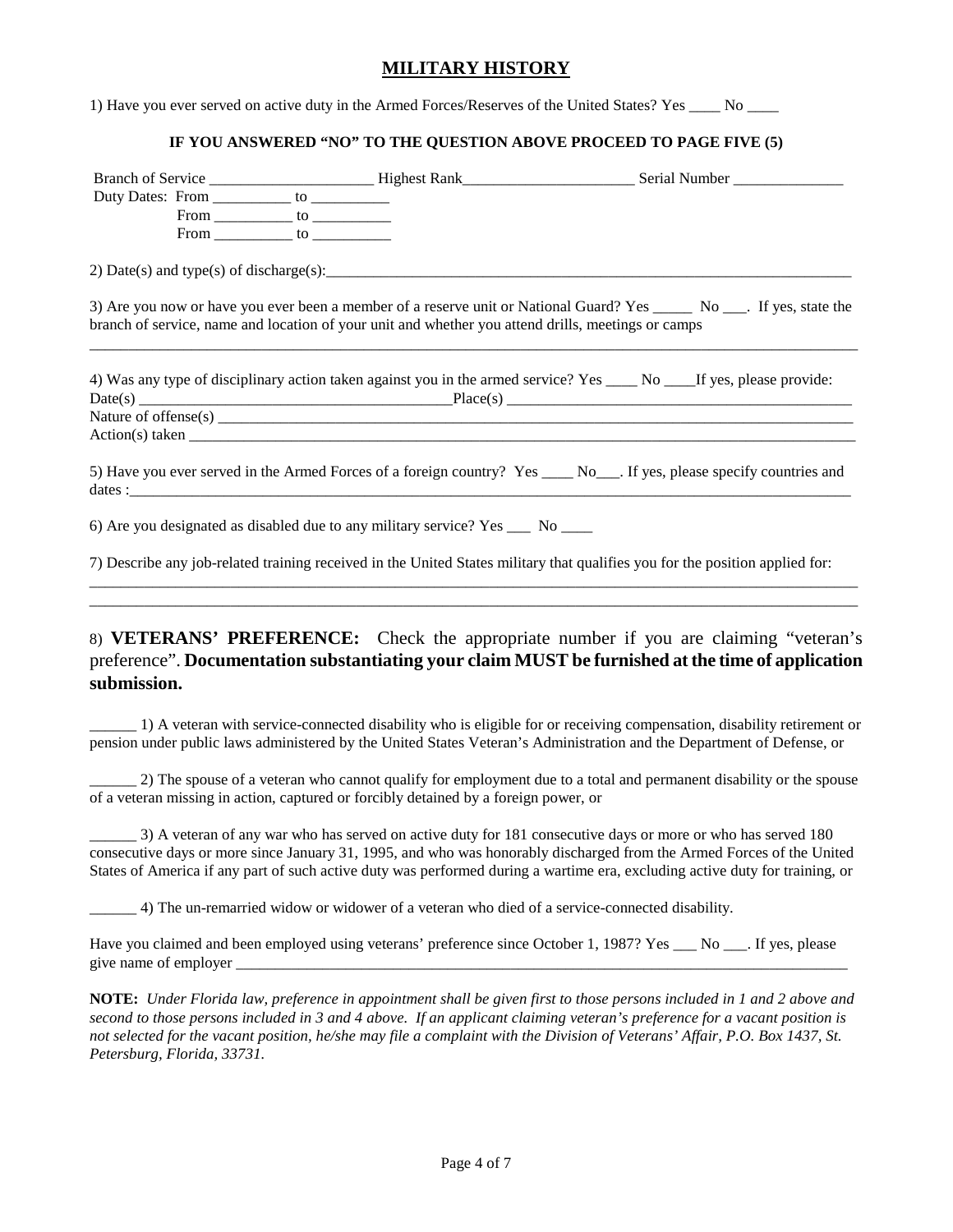## PERSONAL REFERENCES (OTHER THAN RELATIVES)

| 1)        |        |         |                |
|-----------|--------|---------|----------------|
| (Name)    |        |         | (Phone Number) |
| (Address) | (City) | (State) | (Zip Code)     |
| 2)        |        |         |                |
| (Name)    |        |         | (Phone Number) |
| (Address) | (City) | (State) | (Zip Code)     |
| 3)        |        |         |                |
| (Name)    |        |         | (Phone Number) |
| (Address) | (City) | (State) | (Zip Code)     |

## PROFESSIONAL REFERENCES (OTHER THAN RELATIVES)

| 1)        |        |         |                |
|-----------|--------|---------|----------------|
| (Name)    |        |         | (Phone Number) |
| (Address) | (City) | (State) | (Zip Code)     |
| 2)        |        |         |                |
| (Name)    |        |         | (Phone Number) |
| (Address) | (City) | (State) | (Zip Code)     |
| 3)        |        |         |                |
| (Name)    |        |         | (Phone Number) |
| (Address) | (City) | (State) | (Zip Code)     |
|           |        |         |                |

| All references may be checked. YES $\Box$ NO $\Box$ |  |
|-----------------------------------------------------|--|
| All but the following:                              |  |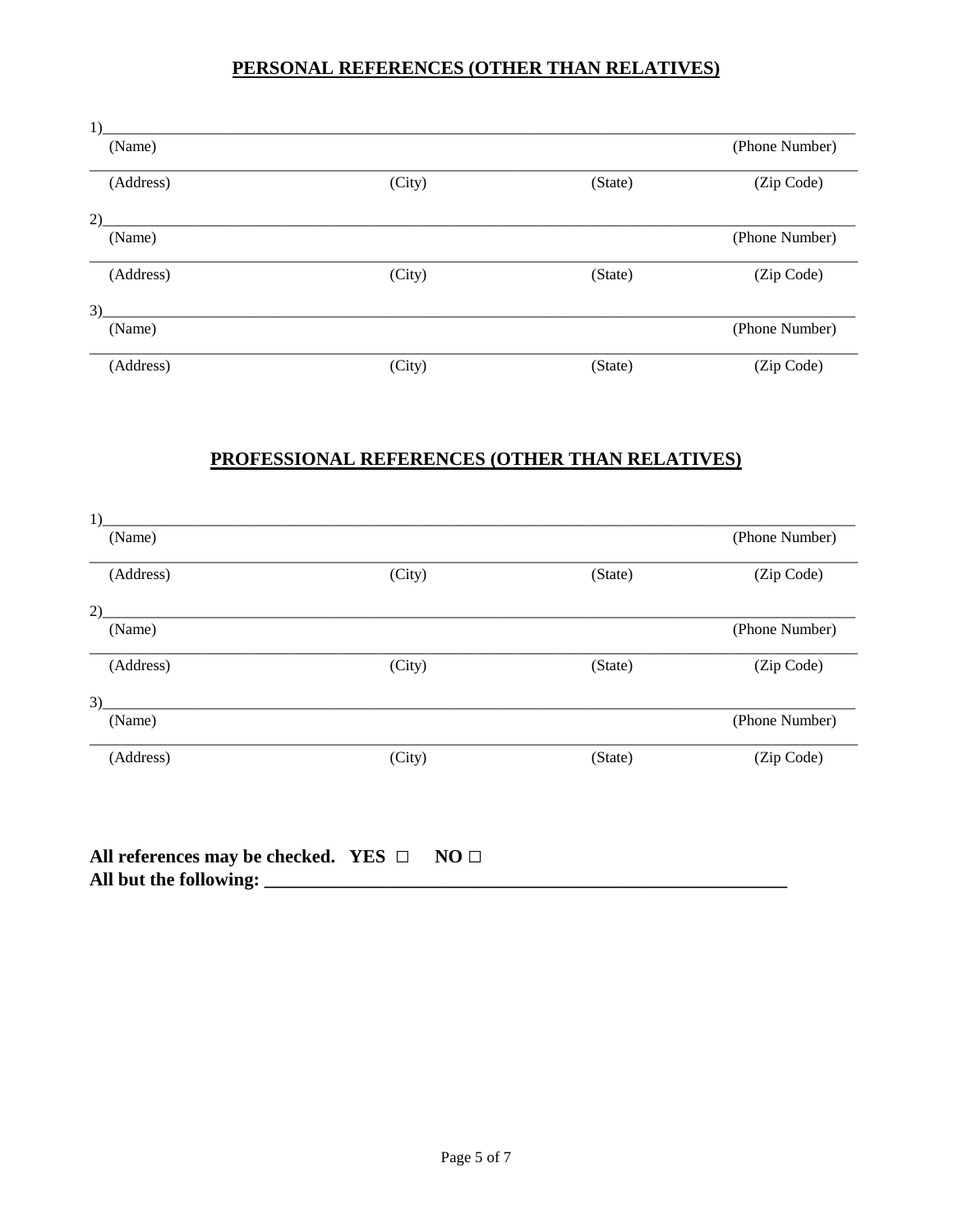## **PERSON TO BE CONTACTED IN AN EMERGENCY**

| <b>NAME</b>         |
|---------------------|
|                     |
| <b>ADDRESS</b>      |
| <b>RELATIONSHIP</b> |
|                     |

#### **APPLICANT OATH**

*The questions on this application have been answered to the best of my ability. I realize that if employed by the Town of Interlachen any false information herein may be grounds for my dismissal. I authorize inquiries to my character, reputation and ability and release those supplying any information from all liability. If accepted for employment, I will comply with all rules and safety regulations of the Town of Interlachen and the department where assigned. I understand that regular employment may require the taking of finger prints or providing such other identification or certification as required by law.* 

| Please sign your name here: |
|-----------------------------|
|-----------------------------|

Witness: <u>Date:</u> 2002. **Date:** 2004. **Date:** 2004. **Date:** 2004. **Date:** 2004. **Date:** 2004. **Date:** 2004. **Date:** 2004. **Date:** 2004. **Date:** 2004. **Date:** 2004. **Date:** 2004. **Date:** 2004. **Date:** 2004. **Date:** 2004. **Da** 

## **\*FLORIDA & FEDERAL DISCRIMINATION LAWS PROHIBIT DISCRIMINATION BECAUSE OF AGE, SEX, HANDICAP OR RACE.**

**This application for employment shall be considered active for a period of time not to exceed twelve (12) months. Any applicant wishing to be considered for employment beyond this time period should inquire as to whether or not applications are being accepted at that time.**

### **PLEASE ATTACH A COPY OF THE FOLLOWING ITEMS**

## *1) VALID DRIVERS LICENSE*

 *2) RECENT PHOTOGRAPH*

**NOTE: Applications without a valid driver's license and a photograph WILL NOT be considered.**